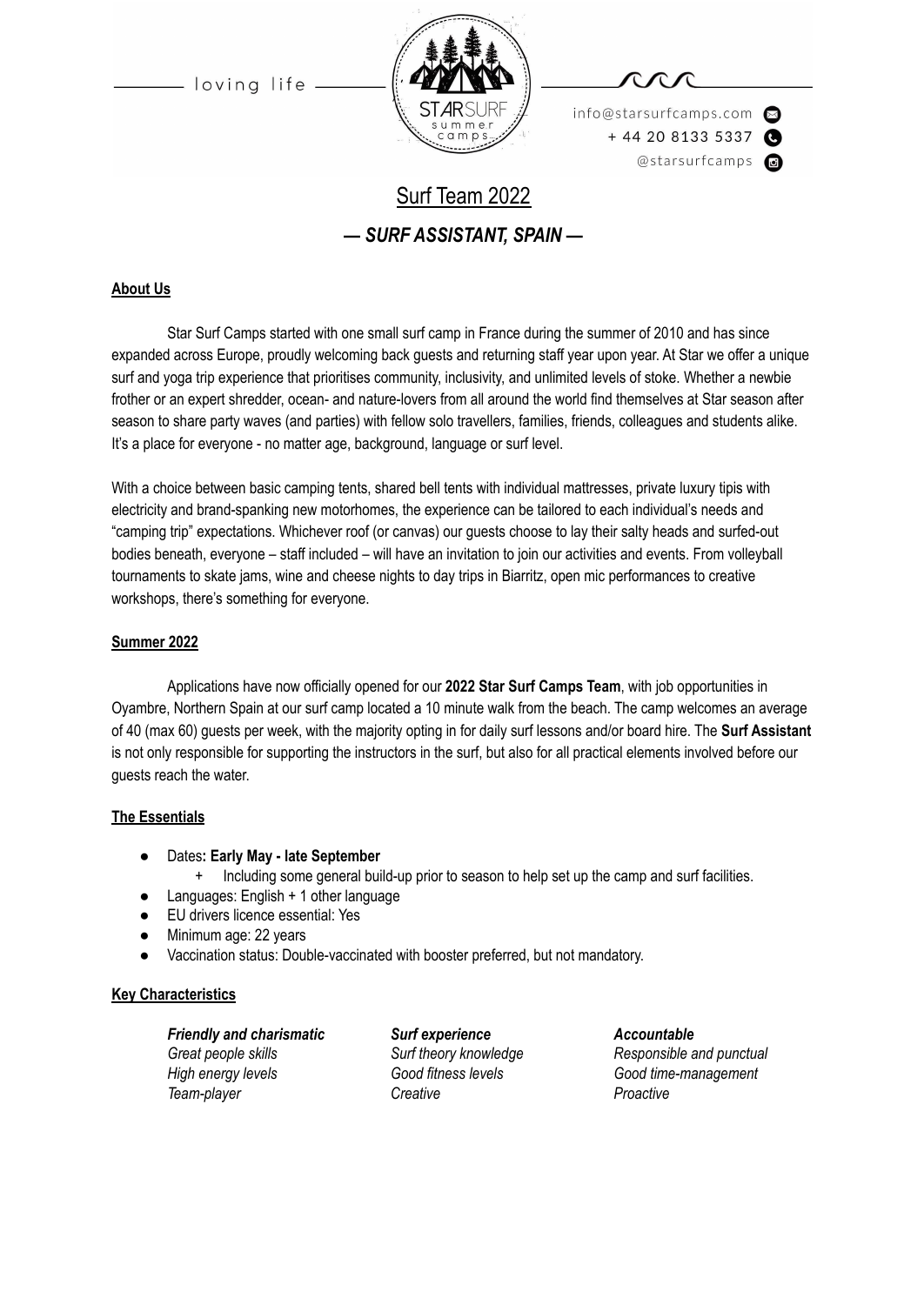

info@starsurfcamps.com  $+442081335337$ @starsurfcamps @

#### **Overview**

As the Surf Assistant you are a key figure of the surf team. You work according to a weekly schedule produced by the Head Surf Coach. You begin your mornings at the Surf Tent where you greet guests, update surf and weather forecasts, answer surf-schedule related questions, swap ill-fitting gear, repair damaged equipment and guide guests to the Star Surf Flag meeting spot. Once on the beach with the rest of the team you will run the 15 minute warm-ups and support the surf instructor by helping students to catch waves and by offering tips on how to improve. Once a week, together with one of our surf coaches, you will conduct a surf theory class open to those who participate in the surf lessons. As part of their paid-package, it is fundamental that you offer an informative, creative and engaging 90 minute presentation that encourages our guests to practice good surf etiquette, read the ocean with awareness and improve their technique.

#### **Responsibilities**

- Managing the Surf Tent with the goal to create an inviting space for guests to exchange equipment, meet before lessons and enquire about the daily forecast. Your goal is to rev up stoke-levels no matter the conditions and get them frothing for a few hours of potentially messy and cold water!
- Ensuring all guests know where the meeting spot is;
- Organising wetsuits and boards into clear categories, replacing fins and leashes, assessing quality of equipment and repairing damaged boards;
- Printing, displaying and understanding the weekly surf schedule, taking on new bookings and upselling packages;
- Communicating any changes with the Head Surf Coach and the reception team so schedules can be adjusted accordingly and payments can be made;
- Collaborating with the Head Surf Coach and Head of the reception team is key and you will have access to the booking information to check guest data.
- Preparing for, setting up and leading 1 engaging surf theory class per week with one of our surf coaches, choosing a surf film or documentary for the remainder of the evening;
- Supporting the Good Vibes Assistant in organising and executing beach volleyball and sports / games tournaments;
- Running the 15 minute warm-ups within the time-slots allocated by the Head Surf Coach;
- Assisting surf instructors during lessons by helping students to catch waves and by offering advice;
- Being aware of the lesson schedule and knowing which groups and instructor you are assisting and at what time;
- Ensuring that all surf and beach equipment gets brought to the beach and returned to camp each day, including the Star Surf Flag, the volleyball net and any boards or wetsuits left behind;
- Immersing yourself in camplife and being a friendly-face for guests to reach out to;
- Reviewing and adopting quest feedback;
- Supporting a full day on the Saturday changeover by preparing the Surf Tent and equipment for a week of new guests, helping the team to clean tents, prepare bedding, clear the camp and show guests to their tents;
- Introducing yourself at the Saturday evening welcome presentation to give a brief description of the Surf Tent and the opening times, how to book classes and hire boards and when and where to join the surf theory class.
- Helping with the Saturday evening wetsuit allocation from the Surf Tent;
- Upholding campsite rules and ensuring both guests and staff respect the noise curfew.
- Attending weekly team meetings, the change-over day breakfast briefing and the team feedback dinner.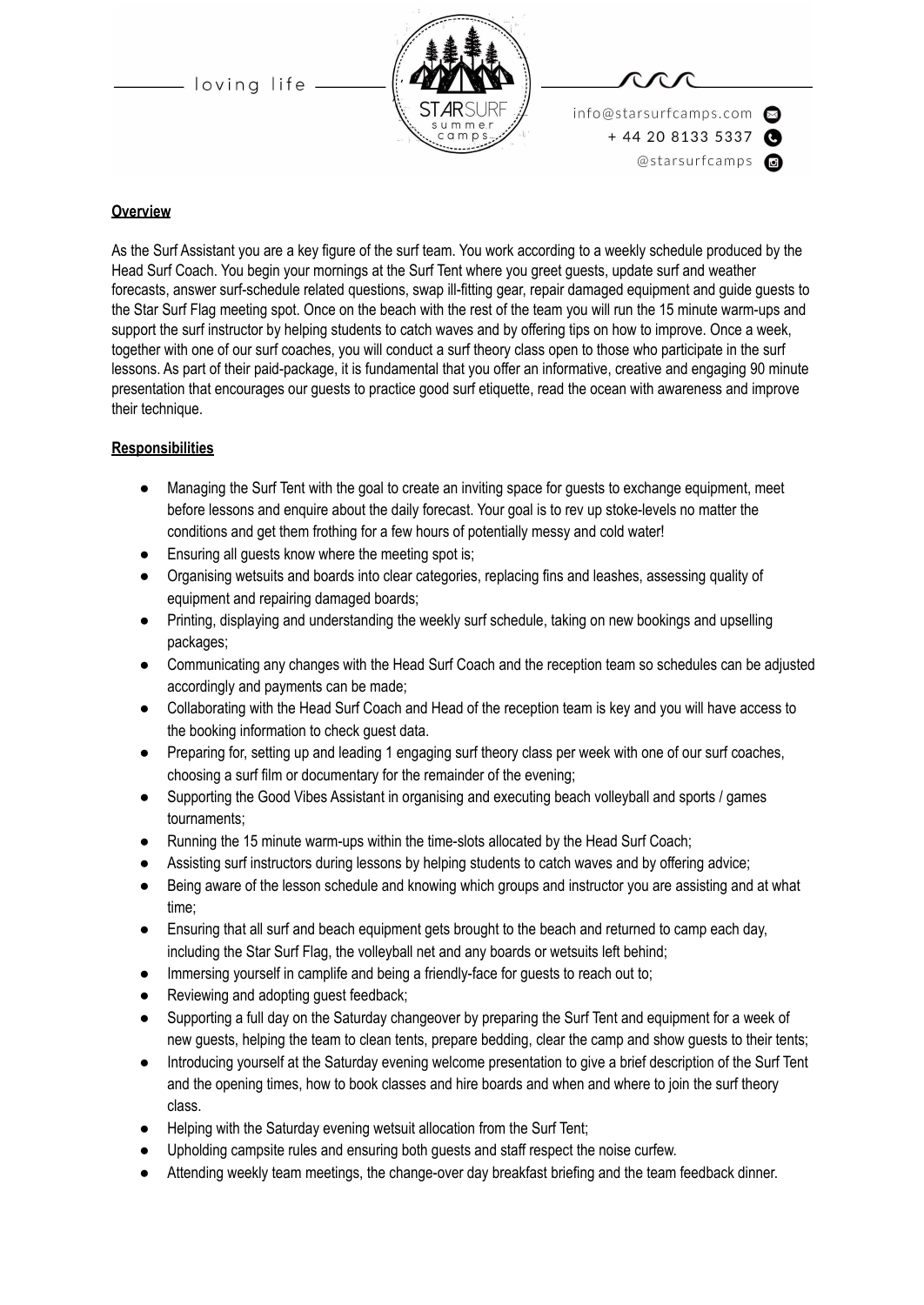

info@starsurfcamps.com  $+442081335337$ @starsurfcamps @

#### **Summary**

- You report directly to the Head Surf Coach who will support you throughout the season.
- You play a key role in the structure of the Star Surf Team and are expected to show responsibility and accountability at all times.
- You understand that a successful season is dependent on clear communication, collaboration and support within your team.
- You understand that the camp life journey comes with many unexpected bumps in the road. Your workload includes but is not limited to the tasks above and will therefore require a level of flexibility at times.
- You recognise that absence or illness within your team will require you to step up and cover if necessary.
- You monitor and uphold campsite rules and ensure both guests and staff respect the noise curfew.
- You are a true team player and strive to achieve 5\* feedback for the surf department week after week.
- You promise to have an absolute blast, surf your heart out, spread the stoke and never forget your season with the Star Surf family!

#### **The Benefits**

- Training prior to camp opening and support from the Head Surf Coach throughout the season;
- A weekly salary;
- 1 day off per week;
- 7 breakfasts, 7 picnic lunches and 5 dinners per week;
- Private tent with mattress;
- Invitation to the surf camp activities, including our weekly wine & cheese night;
- Staff discount on day trips, bar and merchandise;
- Free use of the surf and yoga equipment and possibility to join the yoga classes (subject to availability).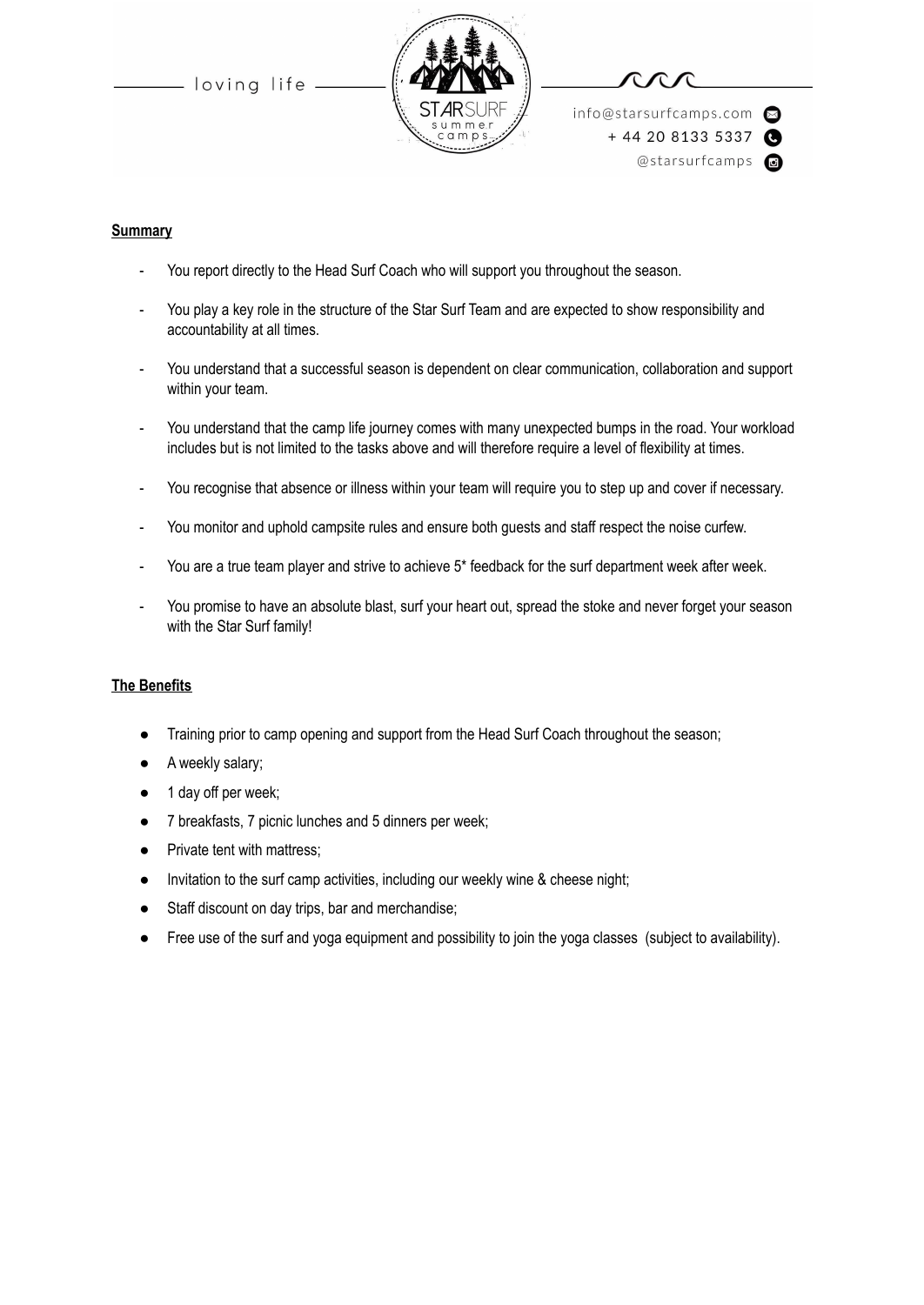

info@starsurfcamps.com  $+442081335337$ @starsurfcamps @

## Star Surf Camps Team 2022 Application Form

### *— SURF ASSISTANT, SPAIN —*

### **Please email the following information to [jobs@starsurfcamps.com](mailto:jobs@starsurfcamps.com)** :

- 1. **A 2 minute video (attached via Google Drive with free access) describing:**
	- 1️. Who you are and which role you are applying for;
	- 2. What makes you the perfect candidate;
	- 3️. And why you wish to work for Star Surf Camps.
- 2. **Your CV in English**
- 3. **This application form** (saved as: **Name Surname | Surf Assistant 2022 Spain**)
- **4. Video / photographic evidence of your surfing ability**

| Name:      | Nationality: |
|------------|--------------|
| Age:       | Languages:   |
| Telephone: | Email:       |

Please mark [X ] where appropriate:

- [ ] I am fluent in at least 2 languages (one of which is English).
- [ ] I am double vaccinated and have received a booster jab (preferable)
- [ ] I am double vaccinated only (acceptable)
- [ ] I am not vaccinated (may present as problematic with ever-changing rules).

Do you have a smartphone with mobile data to enable you to communicate in Spain? YES / NO

*Please note; this is essential for the job, since all communication with the team happens via WhatsApp.*

| Do you have a valid European driving licence? |                                                       | YES<br>NΟ        |
|-----------------------------------------------|-------------------------------------------------------|------------------|
|                                               | How many years have you been driving for?             | <b>YEARS</b>     |
|                                               | Do you have previous experience with transfers?       | <b>YES</b><br>NO |
|                                               | Do you have previous experience of driving in Europe? | <b>YES</b><br>NO |
| Do you use Social Media?                      |                                                       | <b>YES</b><br>NO |
| If YES, please specify:                       |                                                       |                  |
|                                               | Facebook name:                                        |                  |
|                                               | Instagram handle:                                     |                  |
|                                               | Other (blog, twitter, etc.)                           |                  |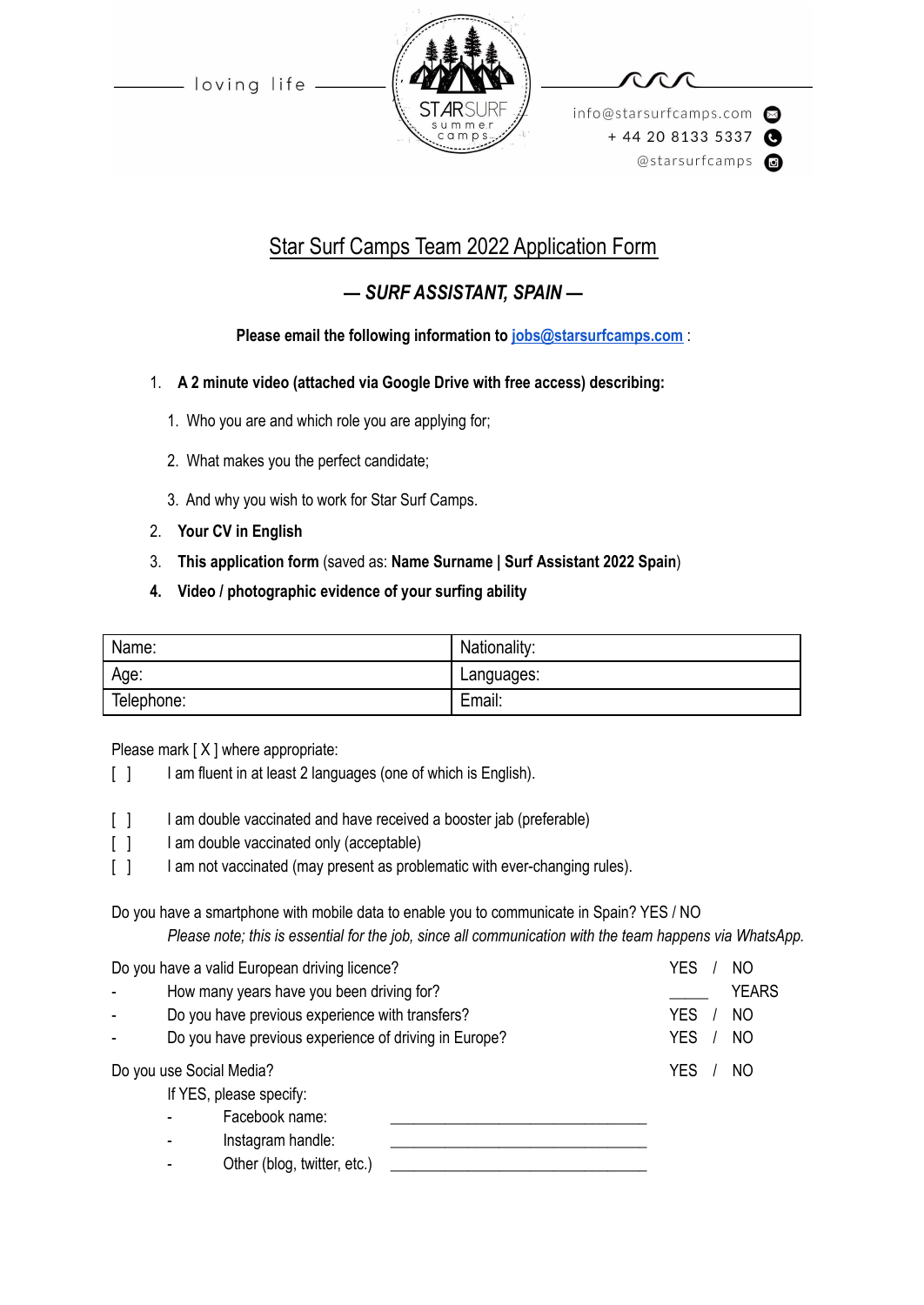info@starsurfcamps.com  $+ 442081335337$ @starsurfcamps @



- loving life -

In accordance with the job description above, please write a letter of motivation detailing relevant experience that supports your application as a **Surf Assistant, Spain.**

Due to the amount of applications we receive, please understand that we are unable to respond to each applicant individually. Successful applicants will be contacted by one of our team members. **We will likely start our recruitment from the end of January through to mid March.**

Thank you & best of luck!